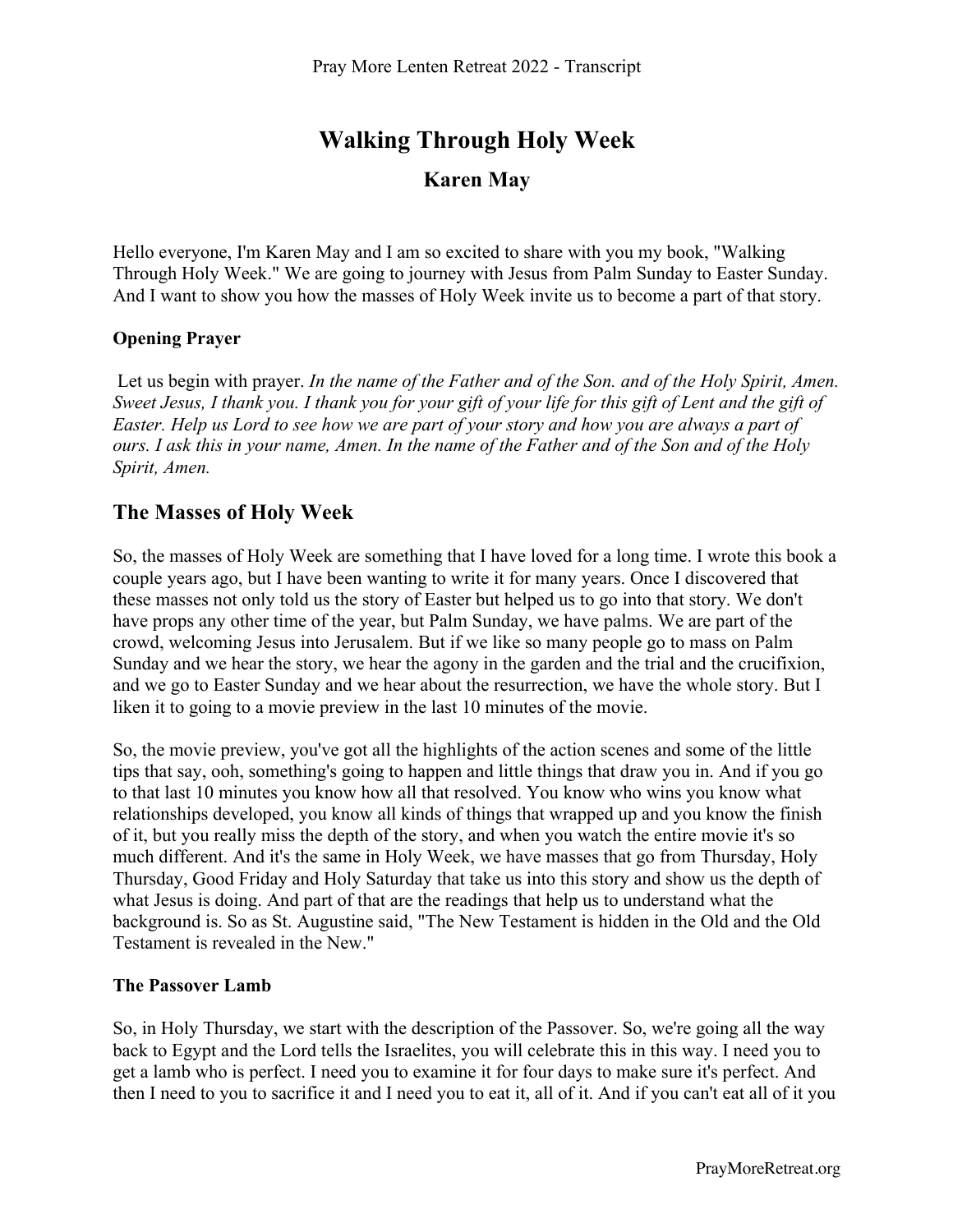need to find another family to help you. You have to eat all of it. And then you take the blood and you put it on your door and the angel of death will pass over you. You have been marked by the blood of the lamb and that saves the Israelites from death and it frees them from slavery. That is the final plague that gets them out of Egypt. And so that helps us to understand what's happening when Jesus goes to His last supper, which is a Passover meal. And He says, when picks up the bread, "This is my body which will be given up for you."

And we see that Jesus is the lamb of God. We see that he has come into Jerusalem on Sunday, and he has been examined. If you read the gospels, He is questioned, He is challenged. And all of that happens between Sunday and Thursday, four days. And then He comes to this last supper, and He celebrates the Passover with His apostles and He tells them what's happening. He is the lamb of God. He is going to be sacrificed. And the blood of the new covenant is His blood. And for us, that sounds familiar, blood, wine, body, bread. We kind of see that every day. So that seems a bit normal.

### **A Sacrifice of Communion**

But being at that Passover meal with Jesus that would've been really bizarre. If you were saying that I am going to sacrifice myself for you. The thing that symbolizes that most on the table is the lamb. And why would He not point to that? There's something else going on. So, Jesus is the lamb of God. He is perfect. He is going to be sacrificed. But part of that sacrifice of Passover was that you had to consume the lamb. There was something about that sacrifice that was different. It was a sacrifice of communion, you had to be a part of it. You had to consume the body of the one who had been sacrificed for you. That blood was given for you.

And so, if Jesus is the new Passover lamb, He fulfills that in a way that's greater because everything in the Old Testament that points to Jesus and it's pretty much everything that is in the Old Testament, that points to Jesus. Everything in the Old Testament is fulfilled by Him in a greater way. So that lamb that was given up for the Israelites to free them from slavery, to save them from death is now the Lamb of God in Jesus, who freed us from slavery to sin, who frees us from eternal death and gives us eternal life, something greater. So as we consume His body, we're not consuming His body like we would think. He gave us this bread and He told us that this is like the manna.

### **The Body and Blood of Christ**

In John Chapter 6, He says "Your ancestors ate manana in the desert and they died but I am the living bread come down from heaven. And He continues, "That you must eat my body and drink my blood in order to have life within you." Oh, that's kind of shocking. I don't want to eat your body and drink your blood but what does that mean? Well, here is where we find out what that means. My body is in this bread. My body is this bread and that's where we get our understanding of the true presence of Christ in the bread and the wine. That they become the body and the blood of Christ and why we take care of it so reverently, and we must consume it. We must consume it in order to be part of this sacrifice.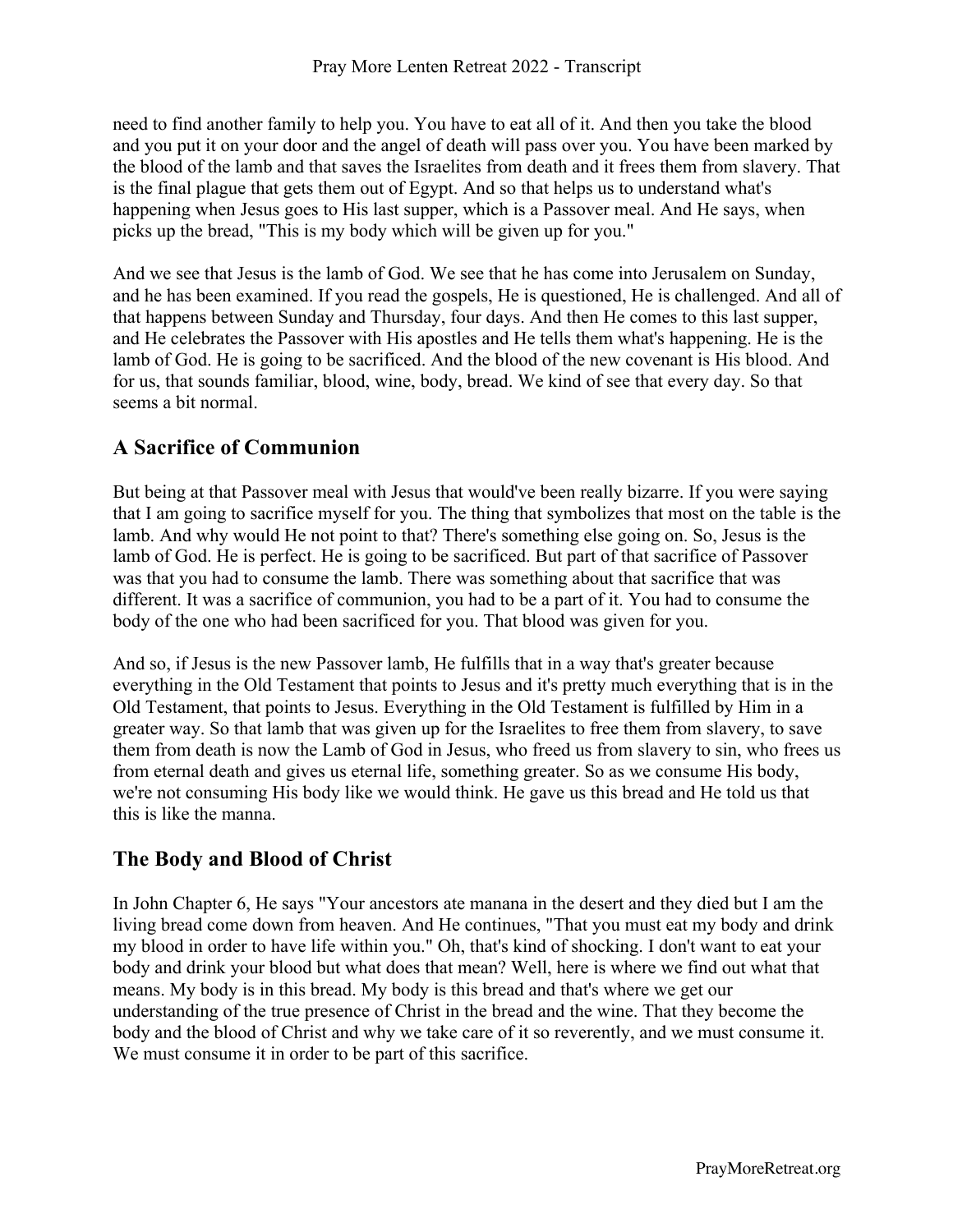And when we have something, for example a toast that falls to the floor we have to consume that, we don't just throw that away because it is the body of Christ. When we have extra blood in the chalice we have to consume that because that is the blood of Christ, we don't just throw that away. It's like that lamb if you don't have enough people to finish it you find enough people to finish it. And so, this is where we get that understanding. That Old Testament is revealed in the new in a much greater way. Manna was already miraculous. It can't point forward to a piece of bread, that's a symbol. That would be the only time in the Bible that anything is pointed forward to something less in Jesus. It has to be something more. And here is where we find it on Holy Thursday.

### **Adoration**

And then at the end of this Holy Thursday liturgy, we don't finish, we are not dismissed. We go to Adoration because at the end of that last supper the apostles in Jesus went to the garden of Gethsemane to pray. And we go with Jesus in the Eucharist to pray. And in our church we have a procession and we go to a place in our campus that has these beautiful windows looking out into the forest that is around our campus. And it feels like you're in a garden. So, you do feel like you are part of that actual story. And I remember one year as we were going into Adoration, I had been telling my children this story and how they were part of it and how really was trying to reenact some of the things that were happening in each day. And my youngest daughter looked up and said, "So we're going to pray with Jesus?" I said, "Yes." She said, "So are we going to sleep?" I said, "I hope not. We're going to try and do better than the apostles did." But she understood that she was becoming a part of this story and it was beautiful.

And then as I was writing my book "Walking Through Holy Week I realized I had never been to the end of Adoration that night. I had always been at the beginning with the agony, with the blood, the sweat that was like blood dripping from Jesus' face. And I know that I've been in those times of agony saying, "Lord, please take this cup." I know that I've been praying for people in that agony saying, "Lord, please take this cup," and then trying to finish with "Lord, not my will, but yours."

But this year I went, and I took my children and having young children, you don't get to stay very long. So, we stayed as long as we could and then I took them home. I put them to bed, and I went back and that last half hour was so different, it was so different. At the beginning, you're in the agony and you're there with Jesus and comforting Him and being with Him. And at the end, the agony is over. The question has been answered and He knows that He must go. And He says He will. And you know that in a moment, He is going to stand up and go to those apostles and say, "It's time, let us go, my betrayer is at hand," and He never looks back.

The strength in that moment brought me to my knees and I'll never miss it. And then Jesus is taken from our sight just as He was taken from the apostle's sight. And we go back on Good Friday.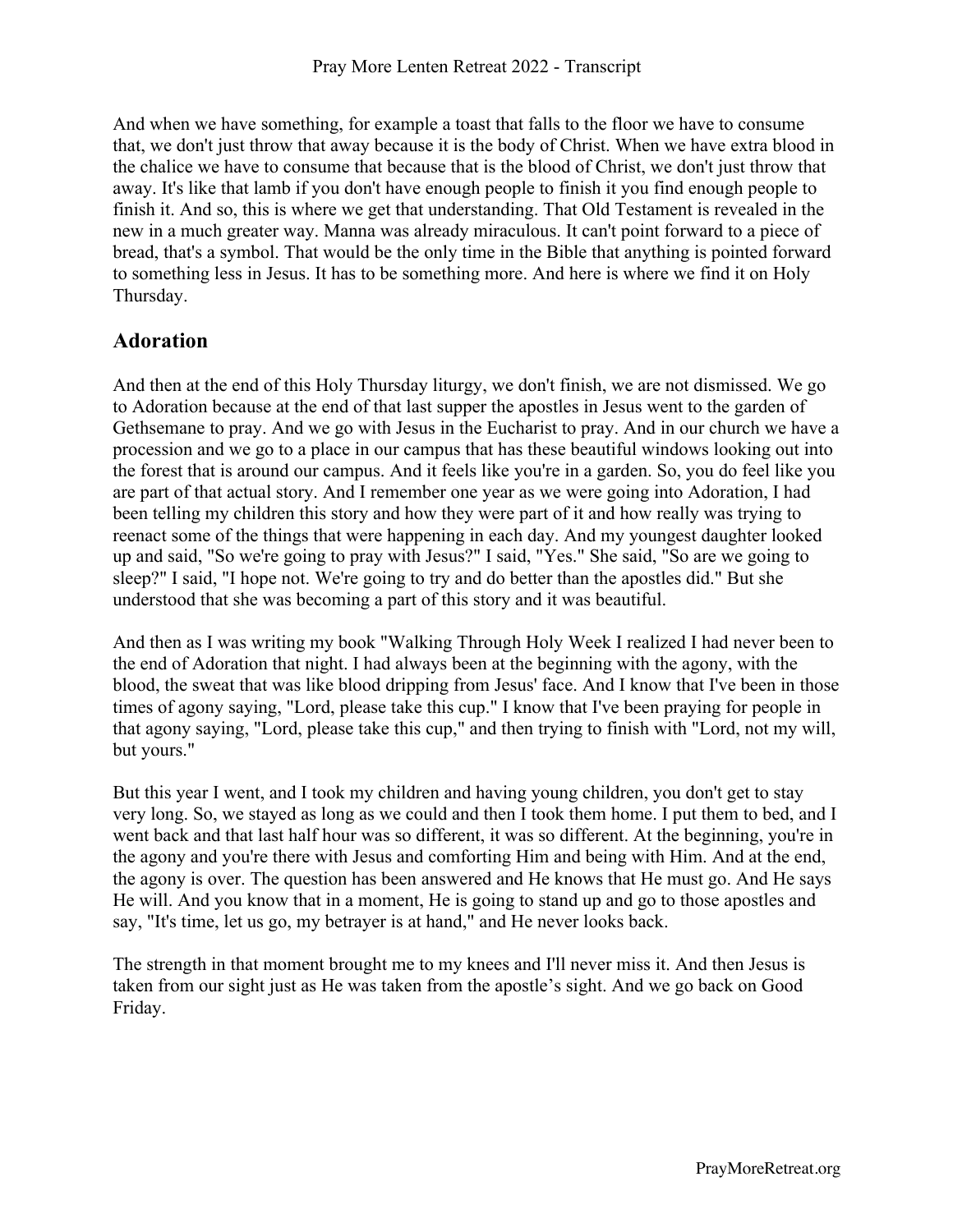# **Good Friday**

And on Good Friday, everything is stripped, everything is bared. The tabernacle is open and empty. The altar is empty. There's nothing on it. And I don't like it, I don't like it. And I'm sure the apostles didn't either. It's this unnerving feeling, where is my Lord? He's hidden from my sight. But in this liturgy of Good Friday, we hear this promise, this hope, these Old Testaments being revealed in the New. And we have a reading from Isaiah that tells us what is happening in this moment. That was written hundreds of years before Jesus is even born. But in this reading from Isaiah we hear that Jesus is doing work that is good. This is a Good Friday and it is taking our sins.

And I'm going to read some of it for you. It's pretty long. So, if you would like to read the entire thing which I highly recommend it's Isaiah 52:13 through Isaiah 53:12. It's unbelievable. So many things, point to what Jesus is doing. Again, revealed in the new. I'm going to read you a couple things and then I really encourage you to read the rest.

So, the first part says, *"Even as many were amazed at Him so marred was His look beyond human semblance and His appearance beyond that of sons of man. So shall he startle many nations, because of Him, Kings shall stand speechless. For those who have not been told shall see, those who have not heard shall ponder it."* And it continues, *"There was in Him no stately bearing to make us look at Him, nor appearance that would attract us to Him. He was spurned and avoided by people a man of suffering, accustomed to infirmity. One of those from whom people hid their faces, spurned, and we held Him in no esteem."*

You know, it was our infirmities He bore, our sufferings, He endured, while we thought of Him as stricken, as one smitten by God and afflicted. But *"He was pierced for our offenses, crushed for our sins. Upon Him was the chastisement that makes us whole. By His stripes, we were healed. We had all gone astray like sheep, each following his own way. But the Lord laid upon Him, the guilt of us all."*

This tells us exactly what's happening here. This is Jesus receiving our punishment, our guilt and we are receiving His healing. We are receiving His grace. And if you keep reading, there are just so many things that just say exactly what's happening, again, hundreds of years before Jesus was even born. This was the plan all along and we have been told so that we can understand, it's beautiful.

### **Venerating the Cross**

And as part of this liturgy, we go, and we venerate the cross. Now we know that this is not the true cross and we are not worshiping this cross, but we are a physical people. And again, we become a part of this story when we go to the cross and we touch it or we genuflect, or we kiss it and we remember. This is our way of remembering and becoming present to that cross where Jesus was crucified. We remember and we are present. And one year as I was going up to venerate the cross with my again, youngest daughter she really did not want to go. She understood this on a level that most people didn't especially at her age and she was like "I know what that is. I don't want it, I'm not touching that, I'm not kissing it. I'm not going anywhere near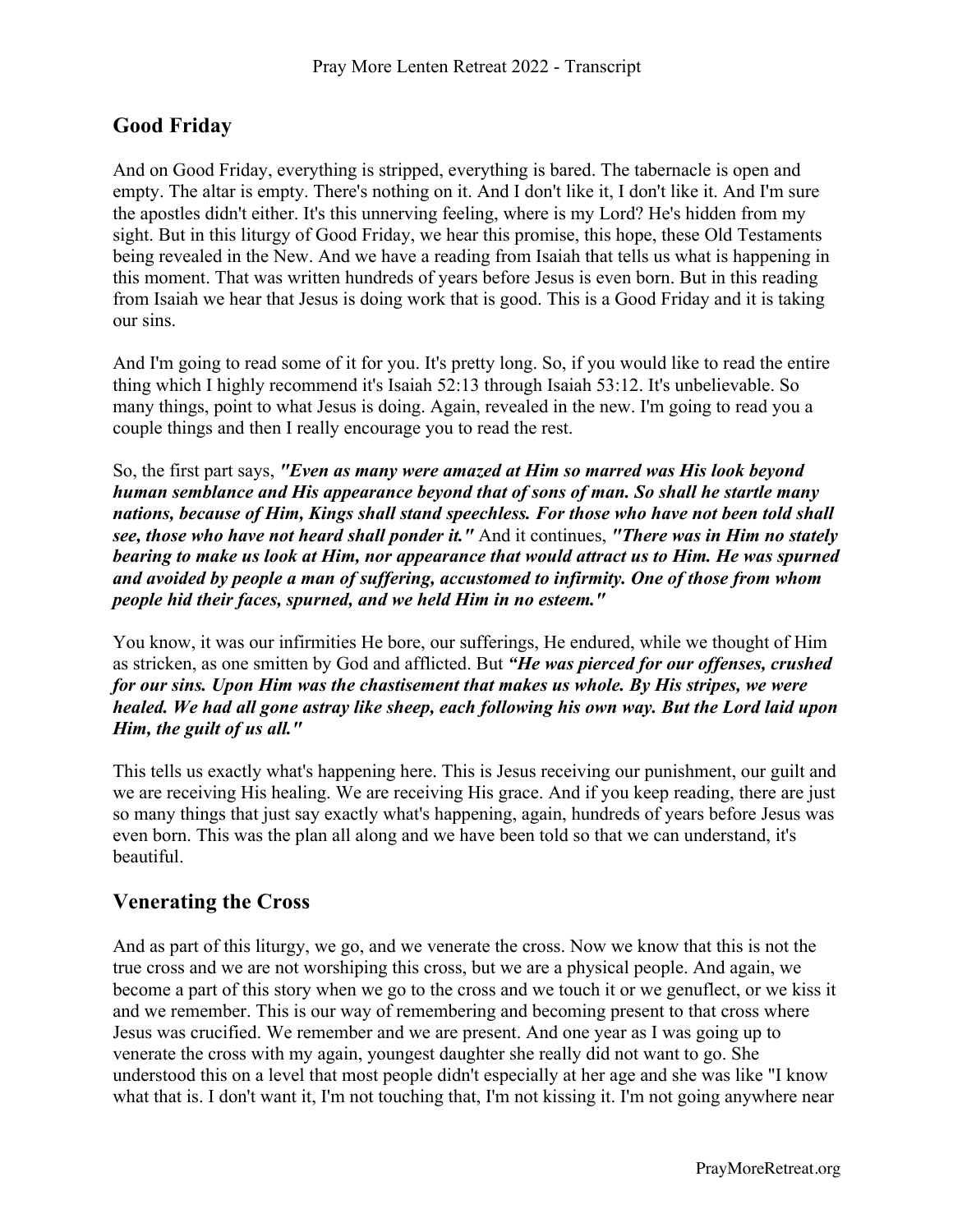it," but she didn't want to be away from me, especially with that cross there. But I was going and so we negotiated a little bit in the pew. And as we decided that she would come with me to the first pew and then she would wait. I would go venerate the cross, come back and get her and we would go back to our pew. But by the time I came back to get her, she was so upset that we went outside, and she was absolutely embarrassed that it was so hard for her. But I was able to tell her that that was such a gift because she understood the truth of what that cross meant like nobody else in that room and what a gift to know the power of the sacrifice that was made for you. And I was able to comfort her as young as she was to say that this was a blessing and a gift and that her response was actually appropriate. It's how we all should be. And I know that I come away from that time in tears every year, knowing that what was sacrificed knowing the sacrifice that Jesus gave for me and I am overwhelmed.

## **Holy Saturday**

And we leave that liturgy, again, it is not over, we are not dismissed. We leave in silence, and we leave as the apostles did, waiting. Jesus is dead, He is in the tomb, and we must wait. And on Holy Saturday we return. And it is my favorite mass of the year. My absolute favorite mass of the year. It starts in darkness. We cannot start before sunset and so it starts in darkness and outside is a fire that lights the Paschal candle for the year. And that Paschal candle represents the light of Christ. And it comes into the church, and we all have candles, and we light our candles from that light of Christ and pass it to each other. And we show how the light of Christ can spread from one person to another without dimming the light of any of them. In fact, the light grows, it expands and the soft light that fills that church is stunningly beautiful.

And finally, all the lights come on because the light of Christ has returned. And the reading of this mass are just spectacular. There's a lot of them. This is a really long mass, if you do all of the readings, there's a bunch and it can be a three-to-four-hour mass. But if you understand what these readings are, again that Old Testament, which was being revealed in the new it's telling our entire spiritual history, starting with the creation of the earth and you watch and see, how all of this is fulfilled in Jesus. And finally, you get to the empty tomb. And even the Psalms in between have something to say about all of the readings that you're hearing.

And I love that every year, and this is my mission maybe you can go and help me, I go to the priest, and I beg him, please read all the readings. Please let us do this, this is the one time. And most of my pastors know that I'm coming. And they're like, just don't even we're not doing that many. But we have had some people, some priests who do all of the readings and we love it. In fact, my children, my older ones have had times that they've been at masses that they do all of the readings and everything. And my younger children at home with us that we didn't do so many. And I love that my younger children feel ripped off, they didn't get the whole story. Again, because they know that this is where we hear the whole story, we get all of it.

### **The Story of Abraham and Isaac**

And one of my favorite stories that we hear is the story of Abraham and Isaac. When Abraham has been called to sacrifice his son. And I read this a ton of times growing up I've heard it so many times in church and Bible studies or whatever. And finally, one time I read it and I saw it